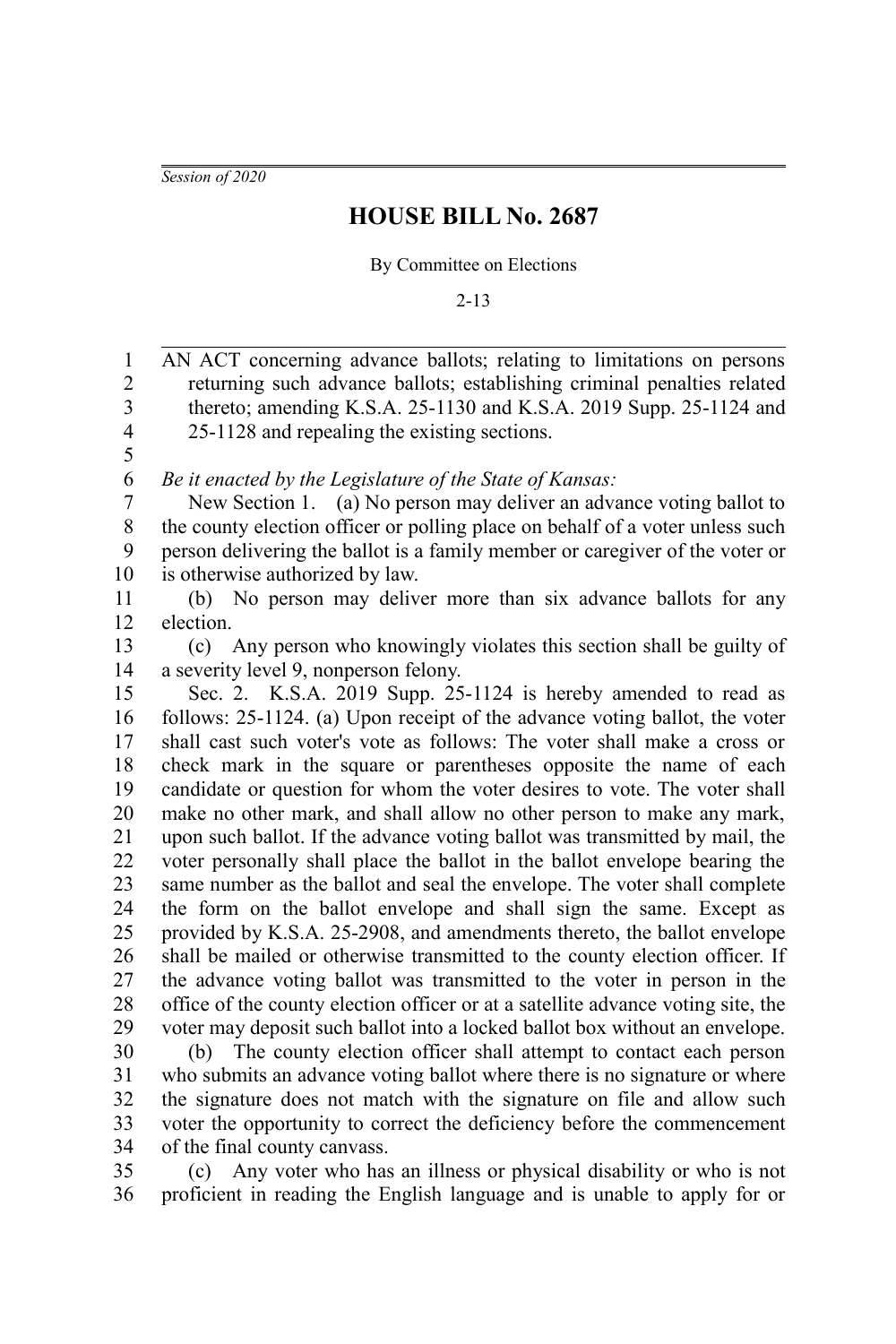mark or transmit an advance voting ballot, or any voter who has a disability preventing the voter from signing an application or the form on the ballot envelope, may request assistance by a person who has signed a statement required by subsection (e) in applying for or marking an advance voting ballot, or in signing an application or the form on the ballot envelope if the voter has a disability preventing the voter from signing. 1 2 3 4 5 6

(d) *Subject to the provisions of section 1, and amendments thereto,* any voted ballot may be transmitted to the county election officer by the voter or by another person designated in writing by the voter, except if the voter has a disability preventing the voter from writing and signing a statement, the written and signed statement required by subsection (e) shall be sufficient. Any such voted ballot shall be transmitted to the county election officer before the close of the polls on election day. 7 8 9 10 11 12 13

(e) The county election officer shall allow a person to assist a voter who has an illness or physical disability or who is not proficient in reading the English language in applying for or marking an application or advance voting ballot, or to sign for a voter who has a disability preventing the voter from signing an application or advance voting ballot form, provided a written statement is signed by the person who renders assistance to the voter who has an illness or physical disability or who is not proficient in reading the English language and such statement is submitted to the county election officer with the application or ballot. The statement shall be on a form prescribed by the secretary of state and shall contain a statement from the person providing assistance that the person has not exercised undue influence on the voting decision of the voter who has an illness or physical disability or who is not proficient in reading the English language and that the person providing assistance has completed the application, marked the ballot, or signed the application or ballot form as instructed by the voter. 14 15 16 17 18 19 20 21 22 23 24 25 26 27 28 29

(f) Any person assisting a voter who has an illness or physical disability or who is not proficient in reading the English language in applying for or marking an advance voting ballot, or in signing an application or advance voting ballot form for a voter who has a disability preventing the voter from signing the application or advance voting ballot form, who knowingly fails to sign and submit the statement required by this section or who exercises undue influence on the voting decision of such voter shall be guilty of a severity level 9, nonperson felony. 30 31 32 33 34 35 36 37

Sec. 3. K.S.A. 2019 Supp. 25-1128 is hereby amended to read as follows: 25-1128. (a) No voter shall knowingly mark or transmit to the county election officer more than one advance voting ballot, or set of one of each kind of ballot, if the voter is entitled to vote more than one such ballot at a particular election. 38 39 40 41 42

(b) Except as provided in K.S.A. 25-1124, and amendments thereto, 43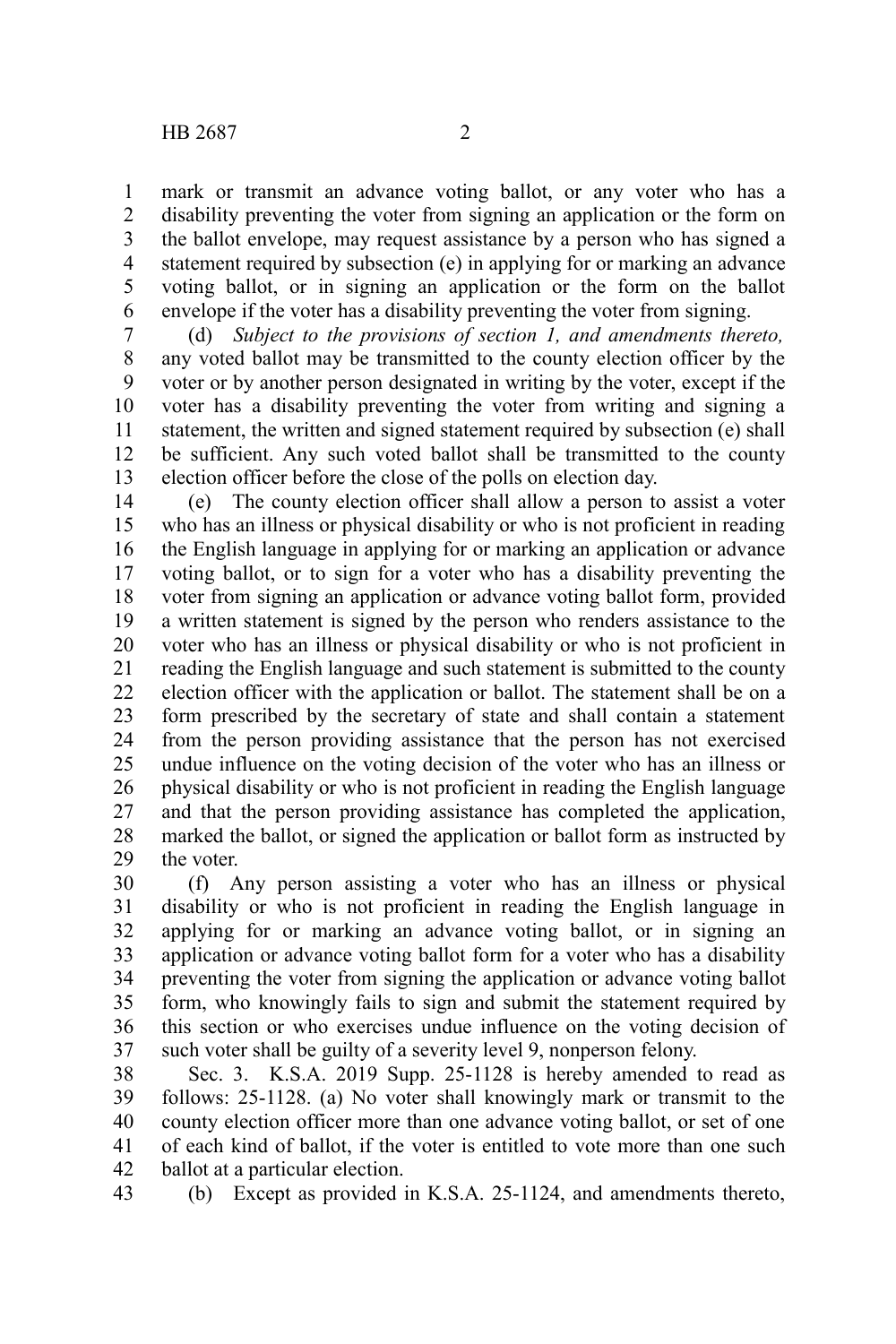no person shall knowingly interfere with or delay the transmission of any advance voting ballot application from a voter to the county election officer, nor shall any person mail, fax or otherwise cause the application to be sent to a place other than the county election office. Any person or group engaged in the distribution of advance voting ballot applications shall mail, fax or otherwise deliver any application signed by a voter to the county election office within two days after such application is signed by the applicant. 1 2 3 4 5 6 7 8

(c) Except as otherwise provided by law, no person other than the voter, shall knowingly mark, sign or transmit to the county election officer any advance voting ballot or advance voting ballot envelope. 9 10 11

(d) Except as otherwise provided by law, no person shall knowingly sign an application for an advance voting ballot for another person. This provision shall not apply if a voter has a disability preventing the voter from signing an application or if an immediate family member signs an application on behalf of another immediate family member with proper authorization being given. 12 13 14 15 16 17

(e) No person, unless authorized by K.S.A. 25-1122 or 25-1124, and amendments thereto, shall knowingly intercept, interfere with, or delay the transmission of advance voting ballots from the county election officer to the voter. 18 19 20 21

(f) No person shall knowingly and falsely affirm, declare or subscribe to any material fact in an affirmation form for an advance voting ballot or set of advance voting ballots. 22 23 24

(g) A voter may return such voter's advance voting ballot to the county election officer by personal delivery or by mail. *Subject to the limitations contained in section 1, and amendments thereto,* upon written designation by the voter, a person other than the voter may return the advance voting ballot by personal delivery or mail, except that a written designation shall not be required from a voter who has a disability preventing the voter from writing or signing a written designation. Any such person designated by the voter shall sign a statement that such person has not exercised undue influence on the voting decisions of the voter and agrees to deliver the ballot as directed by the voter. 25 26 27 28 29 30 31 32 33 34

(h) Violation of any provision of this section is a severity level 9, nonperson felony. 35 36

Sec. 4. K.S.A. 25-1130 is hereby amended to read as follows: 25- 1130. *Subject to the provisions of section 1, and amendments thereto,* advance voting ballots for questions submitted in statewide county elections shall be prepared by election officers according to such form as is specified by the secretary of state. The secretary of state shall specify the form of advance voting ballots for questions submitted in such detail as the secretary deems appropriate. Political party designation of the voter shall 37 38 39 40 41 42 43